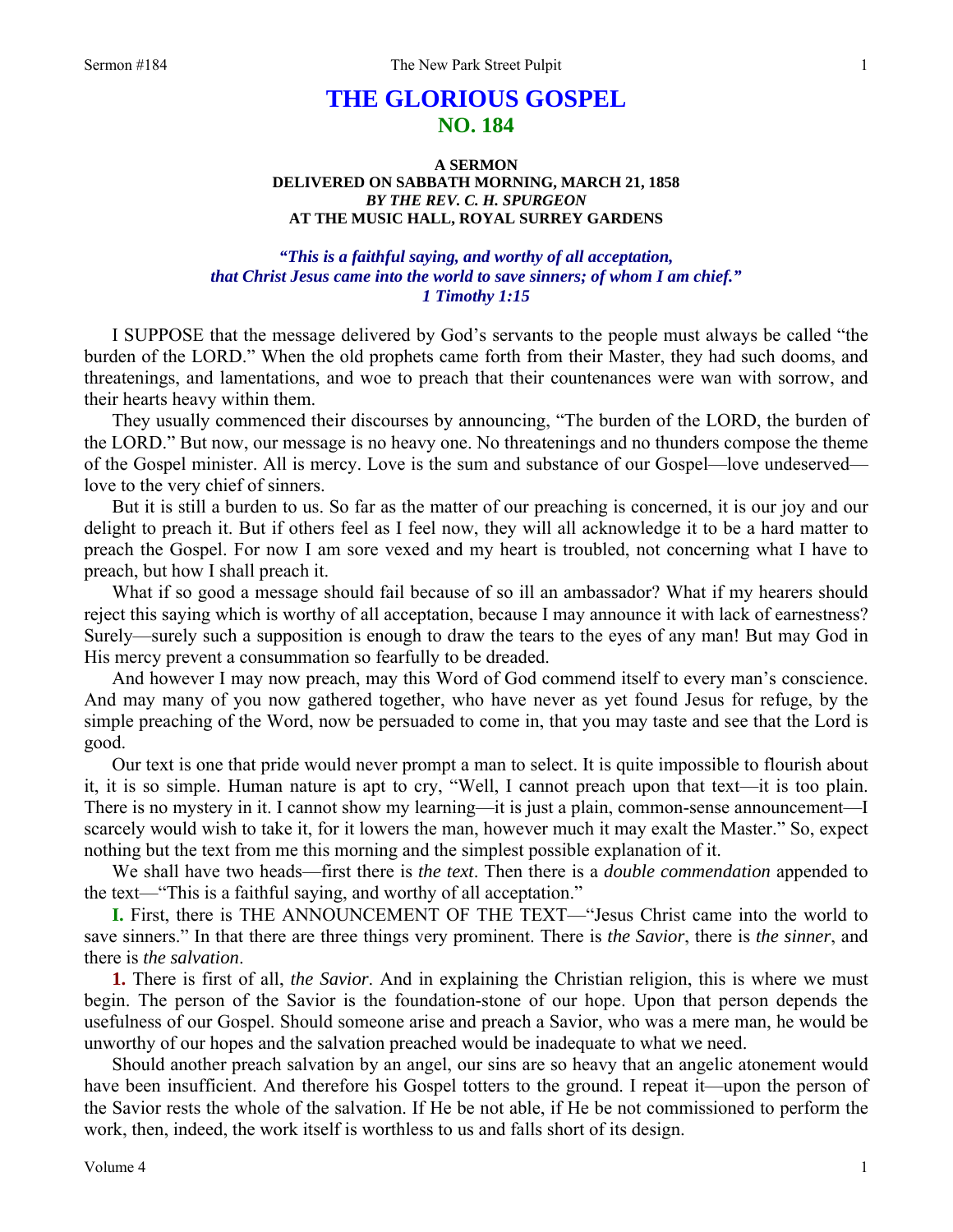But men and brethren, when we preach the Gospel, we need not stop and stammer. We have to show you this day such a Savior that earth and heaven could not show his fellow. He is one so loving, so great, so mighty, and so well-adapted to all our needs that it is evident enough that He was prepared of old to meet our deepest wants.

We know that Jesus Christ who came into the world to save sinners was God. And that long before His descent to this lower world, He was adored by angels as the Son of the Highest. When we preach the Savior to you, we tell you that although Jesus Christ was the Son of man, bone of our bone and flesh of our flesh, yet was He eternally the Son of God and has in Himself all the attributes which constitute perfect Godhead.

What more of a Savior can any man want than God? Is not He who made the heavens able to purge the soul? If He of old stretched the curtains of the skies, and made the earth that man should dwell upon it, is He not able to rescue a sinner from the destruction that is to come? When we tell you He is God, we have at once declared His omnipotence and His infinity. And when these two things work together, what can be impossible?

Let God undertake a work, it cannot meet with failure. Let Him enter into an enterprise and it is sure of its accomplishment. Since then, Christ Jesus the man was also Christ Jesus the God, in announcing the Savior, we have the fullest confidence that we are offering you something that is worthy of all acceptation.

The name given to Christ suggests something concerning His person. He is called in our text, "Christ Jesus." The two words mean, the "Anointed Savior." The Anointed Savior "came into the world to save sinners."

Pause here, my soul and read this o'er again—He is the Anointed Savior. God the Father from before all worlds anointed Christ to the office of a Savior of men. And therefore, when I behold my Redeemer coming from heaven to redeem man from sin, I note that He does not come unsent or uncommissioned. He has His Father's authority to back Him in His work.

Hence, there are two immutable things whereon our soul may rest—there is the person of Christ, divine in itself. There is the anointing from on high, giving to Him the stamp of a commission received from JEHOVAH, His Father. O sinner, what greater Savior do you want than He whom God anointed? What more can you require than the eternal Son of God to be your Ransom and the anointing of the Father to be the ratification of the treaty?

Yet we have not fully described the person of the Redeemer until we have noted that *He was man*. We read that He came into the world—by which coming into the world we do not understand His usual coming, for He often came into the world before. We read in Scripture, "I will go down now, and see whether they have done altogether according to the cry of it, which has come unto me; and if not, I will know."

In fact, He is always here. The goings of God are to be seen in the sanctuary—both in providence and in nature they are to be seen most visibly. Does not God visit the earth when He makes the tempest His chariot and rides upon the wings of the wind? But this visitation was different from all these. Christ came into the world in the sense of the fullest and most complete union with human nature.

Oh, sinner, when we preach a divine Savior, perhaps the name of God is so terrible to you that you can scarcely think the Savior is adapted to you. But hear you again the old story. Although Christ was the Son of God, He left His highest throne in glory and stooped to the manger. There He is, an Infant of a span long.

See, He grows from boyhood up to manhood, and He comes forth into the world to preach and suffer! See at Him as He groans under the yoke of oppression. He is mocked and despised. His visage is more marred than that of any other man and His form more than the sons of men! See Him in the garden as He sweats drops of blood! See Him in Pilate's chamber in which He is scourged and His shoulders run with gore!

2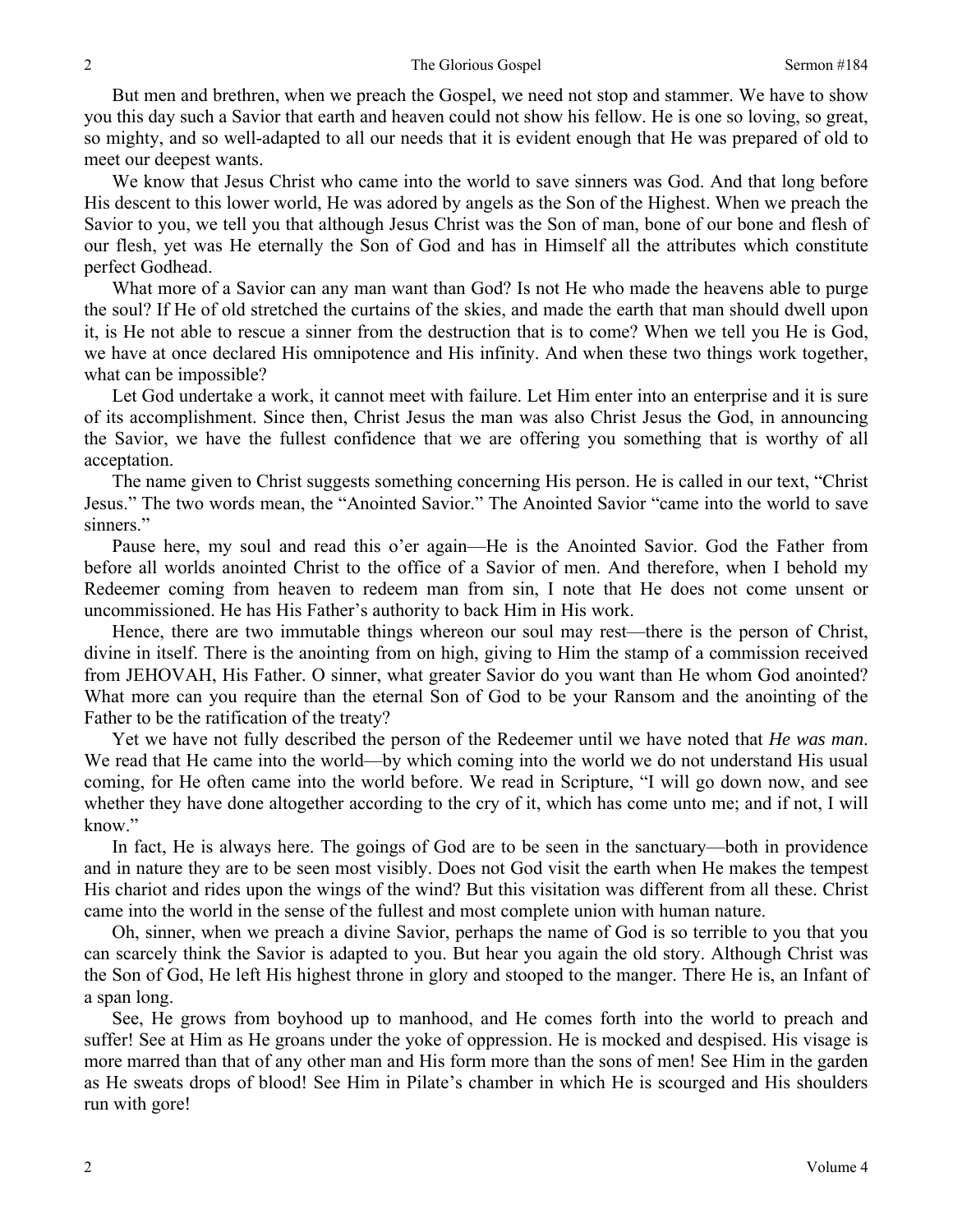On the bloody tree behold Him! See Him dying with agony too exquisite to be imagined, much less to be described! Behold Him in the silent tomb! See Him at last bursting the bonds of death, and rising the third day, and afterwards ascending up on high, "leading captivity captive." Sinner, you have now the Savior before you plainly manifested.

He who was called Jesus of Nazareth, who died upon the cross, who had His superscription written, "Jesus of Nazareth, King of the Jews"—this man was the Son of God, the brightness of His Father's glory, and the express image of His Father, "begotten by His Father before all worlds, begotten not made, being of one substance with the Father."

He "thought it not robbery to be equal with God, but made himself of no reputation, and took upon him the form of a servant, and was made in the likeness of men; and being found in fashion as a man, he humbled himself and became obedient unto death, even the death of the cross." Oh, could I bring Him before you—could I now bring Him here to show you His hands and His side, if you could now, like Thomas, put your fingers in the holes of the nails and thrust your hand into His side, methinks you would not be faithless, but believing.

This much I know, if there is anything that can make men believe under the hand of God's most Holy Spirit, it is a true picture of the person of Christ. Seeing is believing in His case. A true view of Christ, a right-looking at Him, will most assuredly beget faith in the soul. Oh, I doubt not if you knew our Master; some of you who are now doubting, and fearing, and trembling, would say, "Oh, I can trust Him. A person so divine and yet so human, ordained and anointed of God, must be worthy of my faith, I can trust Him.

"Nay, more, if I had a hundred souls, I could trust Him with them all. Or if I stood accountable for all the sins of all mankind, and were myself the very reservoir and sink of this world's infamy, I could trust Him even then—for such a Savior must be able to save to the uttermost them that come unto God by Him." This, then, is the person of the Savior.

**2.** Now, the second point is *the sinner*. If we had never heard this passage before, or any of similar import, I can suppose that the most breathless silence would reign over this place, if for the first time I should commence to read them in your hearing, "This is a faithful saying, and worthy of all acceptation, that Jesus Christ came into the world to save—."

I know how you would thrust forward your heads. I know how you would put your hand against your ear and look as if you would hear with the eye as well as with the ear, to know for whom the Savior died. Every heart would say, whom did He come to save? And if we had never heard the message before, how would our hearts palpitate with fear lest the character described should be one unto which it would be impossible for us to attain!

Oh, how pleasant it is to hear again that one word which describes the character of those Christ came to save—"He came into the world to save *sinners*." Monarch, there is here no distinction. Princes, He has not singled you out to be the objects of His love—but beggars and the poor shall taste His grace. You learned men, you masters of Israel, Christ does not say He came specially to save you—the unlearned and illiterate peasant is equally welcome to His grace.

Jew, with all your pedigree of honor, you are not justified more than the Gentile. Men of Britain, with all your civilization and your freedom, Christ does not say He came to save you—He names not you as the distinguishing class who are the objects of His love—no, and you who have good works and reckon yourselves saints among men, He does not distinguish you either.

The one simple title, large and broad as humanity itself, is simply this—"Jesus Christ came into the world to save sinners." Now, mark, we are to understand this in a general sense when we read it, viz., that all whom Jesus came to save are sinners. But if any man asks, may I infer from this that I am saved—we must then put another question to him.

To begin then, with the general sense—"Jesus Christ came into the world to save sinners." The men whom Christ came to save were by nature*,* sinners, nothing less and nothing more than sinners. I have often said that Christ came into the world to save *awakened* sinners. It is quite true—so He did. But

3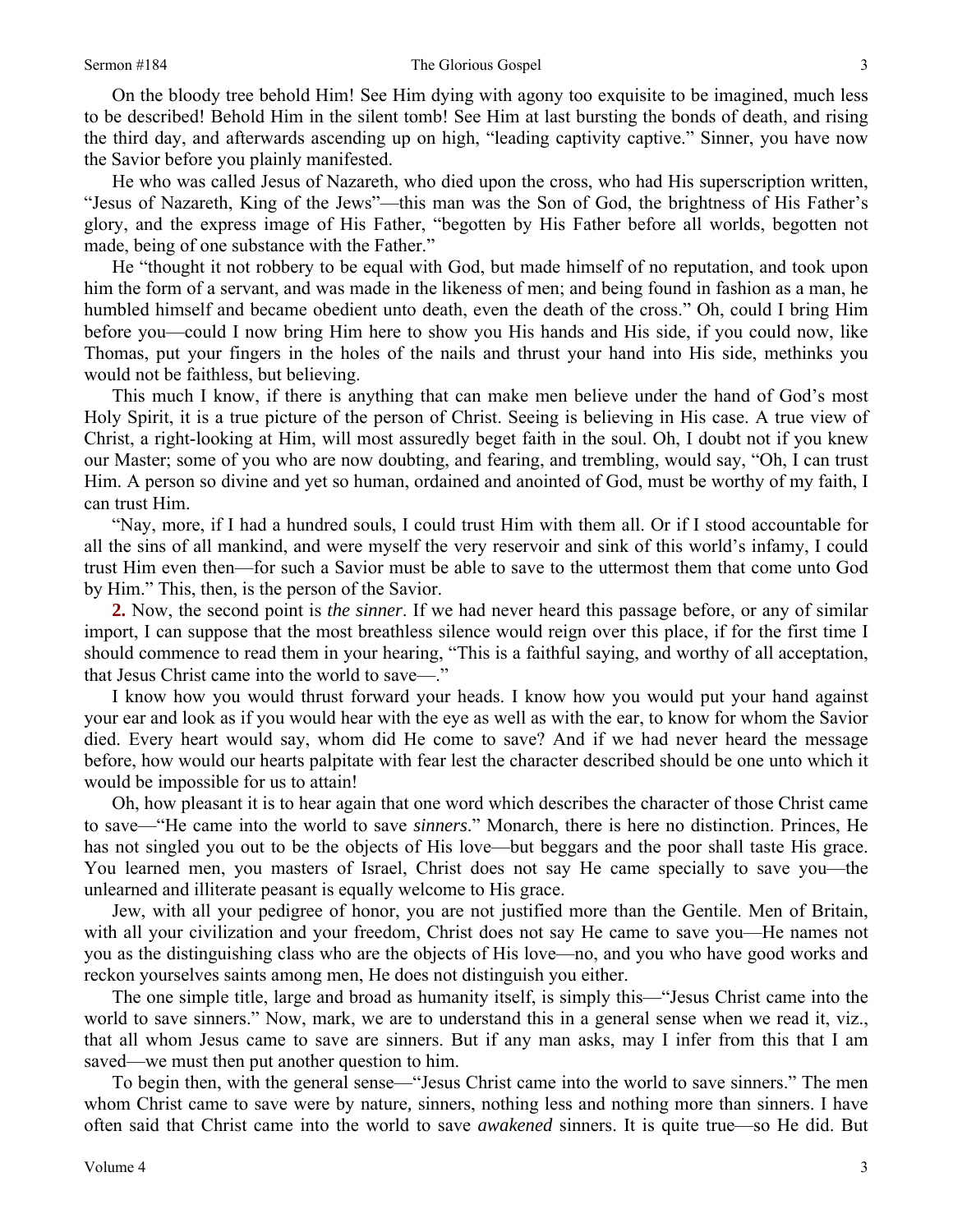those sinners were not awakened sinners when He came to save them—they were nothing but "sinners dead in trespasses and sins" when He came to them.

It is a common notion that we are to preach that Christ died to save what are called sensible sinners. Now that is true—but they were not sensible sinners when Christ died to save them. He makes them sensible or feeling sinners, as the effect of His death. Those He died for are described, without any adjective to diminish the breadth of it, as being sinners and simply sinners, without any badge of merit or mark of goodness which could distinguish them above their fellows.

Sinners! Now, the term includes some of all kinds of sinners. There are some men whose sins appear but little. Trained up religiously and educated in a moral way, they do not dash into the deeps of sin. They are content to coast along the shores of vice—they do not launch out into the depths. Now, Christ has died for such as these, for many of these have been brought to know and love Him.

Let no man think, because he is a less sinner than others, that therefore there is less hope for him. Strange it is that some have often thought that. "If I had been a blasphemer," says one, "or injurious, I could have had more hope. Though I know I have sinned greatly in my own eyes, yet so little have I erred in the eyes of the world that I can scarcely think myself included."

Oh, say not so. It says, "Sinners." If you can put yourself in that catalog, whether it be at the top or at the bottom, you are still within it. And the truth still holds good that those Jesus came to save were originally sinners, and you being such, you have no reason to believe that you are shut out.

Again—Christ died to save sinners of an opposite sort. We have some men whom we dare not describe. It would be a shame to speak of the things which are done by them in private. There have been men who have invented vices of which the devil himself was ignorant until they invented them. There have been men so bestial that the very dog was a more honorable creature than they.

We have heard of beings whose crimes have been more diabolical, more detestable, than any action ascribed even to the devil himself. Yet my text does not shut out these. Have we not met with blasphemers so profane that they could not speak without an oath? Blasphemy, which at first was something terrible to them, has now become so common that they would curse themselves before they said their prayers and swear when they were singing God's praises. It has come to be part of their meat and drink, a thing so natural to them that the very sinfulness of it does not shock them, they so continually do it.

As for God's laws, they delight to know them for the mere sake of breaking them. Tell them of a new vice and you will please them. They have become like that Roman emperor whose parasites could never please him better than by inventing some new crime—men who have gone head over heels in the Stygian gulf of hellish sin—men, who not content with fouling their feet while walking through the mire, have lifted up the trap-door with which we seal down depravity and have dived into the very kennel—rebelling in the very filth of human iniquity.

But there is nothing in my text which can exclude even these. Many of these shall yet be washed in the Savior's blood and be made partakers of the Savior's love.

Nor does this text make a distinction as to the age of sinners. I see many among you here whose hairs, if they were the color of your character would be the very reverse of what they are. You have become white on the outside, but you are blackened all within with sin. You have added layer to layer of crime. And now, if one were to dig down through the various deposits of numerous years, he would discover stony relics of youthful sins, hidden down in the depths of your rocky hearts.

Where once all was tender, everything has become sere and hardened. You have gone far into sin. If you were to be converted now, would it not, indeed, be a wonder of grace? For the old oak to be bent, oh, how hard! Now, that it has grown so rugged and tough, can it be bent? Can the Great Husbandman train it? Can He graft on so old and so rough a stem something that shall bring forth heavenly fruit?

Ah, He can, for age is not mentioned in the text and many of the most ancient of men have proved the love of Jesus in their latest years. "But" says one, "my sin has had peculiar aggravations connected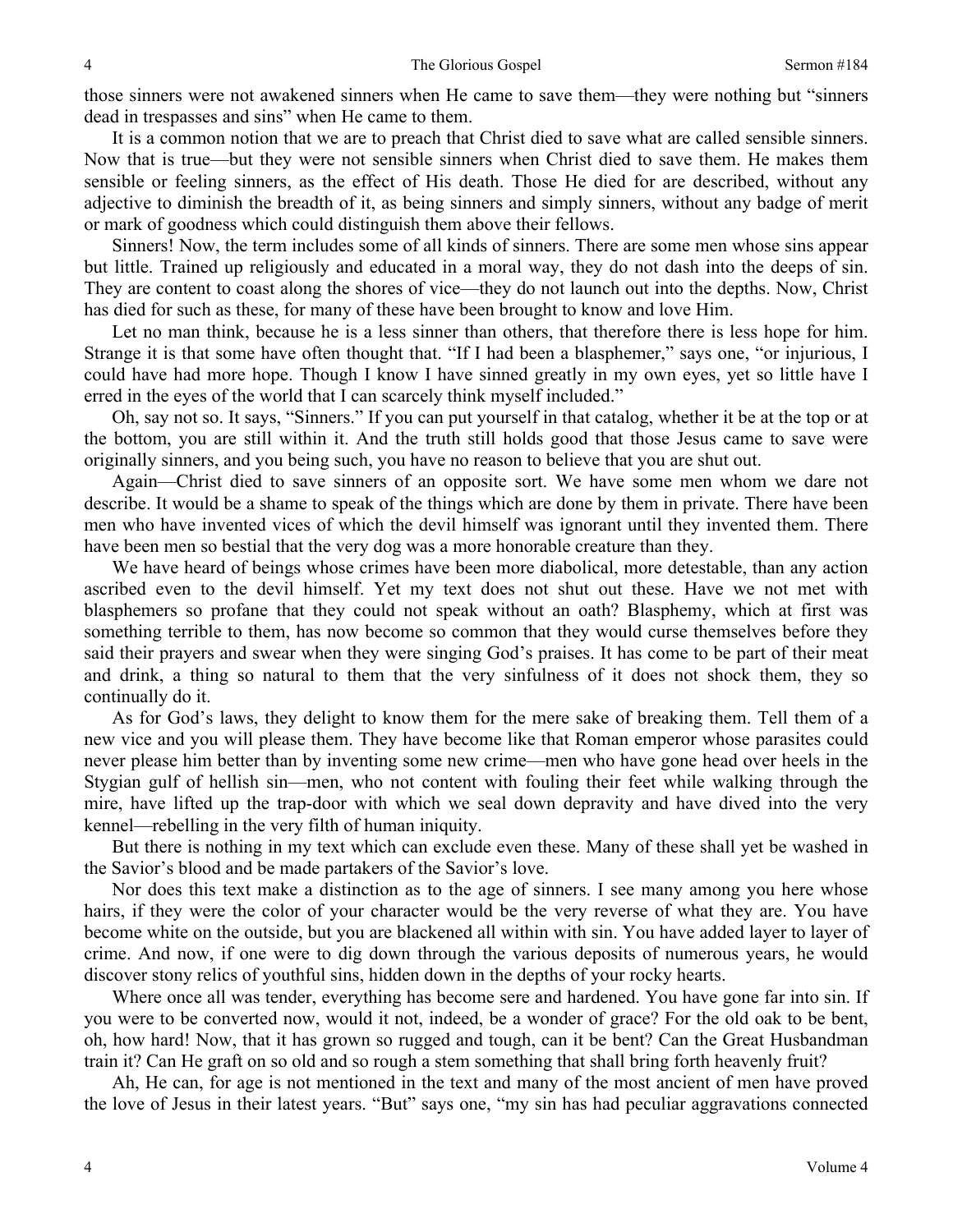with it. I have sinned against light and against knowledge. I have trampled on a mother's prayers. I have despised a father's tears. Warnings given to me have been neglected.

"On my sick bed, God Himself has rebuked me. My resolves have been frequent and as frequently forgotten. As for my guilt, it is not to be measured by any ordinary standard. My little crimes are greater than other men's deepest iniquities, for I have sinned against the light, against the prickings of conscience, and against everything that should have taught me better."

Well, my friend, I do not see that you are shut out. My text makes no distinction but just this— "Sinners!" And as far as my text is concerned there is no limit whatever—I must deal with the text as it stands. Even for you I cannot consent to limit it. It says, "Christ Jesus came into the world to save sinners."

There have been men of your sort saved—why then, should you not be? There have been the grossest blackguards, and the vilest thieves, and the most debauched harlots saved. Then, why not you, even if you are such as they? Sinners a hundred years old have been saved. We have instances on record of such cases—then why not you?

If from one of God's instances we may generally infer a rule, and if moreover, we have His own Word to back us—where lives the man who is so wickedly arrogant as to shut himself out—and close the door of mercy in his own face? No, beloved, the text says, "Sinners," and why should it not include you and me within its list? "Jesus Christ came into the world to save sinners."

But I said and I must return to it—if anyone wishes to make a particular application of the text to his own case, it is necessary he should read this text in another way. Every man in this place must not infer that Christ came to save him. Those whom Christ came to save were sinners. But Christ will not save all sinners.

There are some sinners who undoubtedly will be lost, because they reject Christ. They despise Him. They will not repent. They choose their own self-righteousness. They do not turn to Christ—they will have none of His ways and none of His love—for such sinners, there is no promise of mercy, for there remains no other way of salvation.

Despise Christ and you despise your own mercy. Turn away from Him and you have proved that in His blood there is no efficacy for you. Despise Him and die doing so—die without giving your soul into His hands—and you have given a most awful proof that though the blood of Christ was mighty, yet never was it applied to you, never was it sprinkled on your hearts to the taking away of your sins.

If, then, I want to know did Christ so die for me that I may now believe in Him and feel myself to be a saved man, I must answer this question—do I *feel* today that I am a sinner? Not, do I *say* so, as a compliment, but do I feel it? In my inmost soul is that a truth printed in great capitals of burning fire—I am a sinner?

Then, if it be so, Christ died for me. I am included in His special purpose. The covenant of grace includes my name in the ancient roll of eternal election. There my person is recorded and I shall, without a doubt, be saved if now, feeling myself to be a sinner, I cast myself upon that simple truth, believing it and trusting in it to be my sheet anchor in every time of trouble.

Come, man and brother, are you not prepared to trust in Him? Are not many of you able to say that you feel yourself sinners? Oh, I beseech you, whoever you are, believe this great truth which is worthy of all acceptation—Christ Jesus came to save you. I know your doubts. I know your fears—for I have suffered them myself. And the only way whereby I can keep my hopes alive is just this—I am brought every day to the cross. I believe that to my dying hour I shall never have any hope but this—

### *"Nothing in my hands I bring; Simply to Thy cross I cling."*

And my only reason at this hour for believing Jesus Christ is my Redeemer is just this—I know that I am a *sinner.* This I feel and over this I mourn. And though I mourn it much, when Satan tells me that I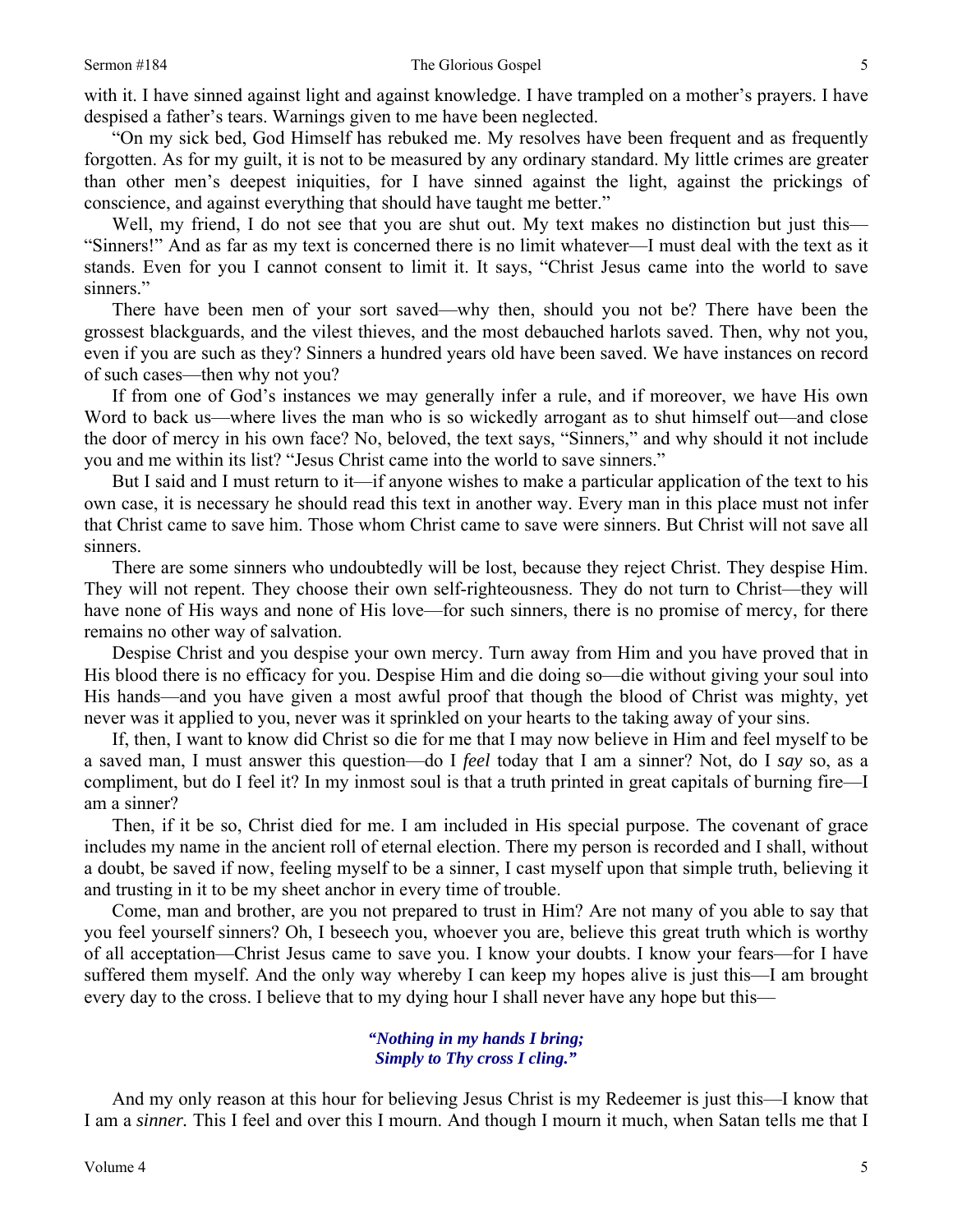cannot be the Lord's, I draw from my very mourning the comfortable inference, that inasmuch as He has made me feel I am lost, He would not have done this if He had not intended to save me. And inasmuch as He has given me to see that I belong to that great class of characters whom He came to save, I infer from that, beyond a doubt, that He will save me.

Oh, can you do the same, you sin-stricken, weary, sad, and disappointed souls to whom the world has become an empty thing? You weary spirits who have gone your round of pleasure, and are now exhausted with satiety, or even with disease, are longing to be rid of it—oh, you spirits who are looking for something better than this mad world can ever give you here, I preach to you the blessed Gospel of the blessed God—Jesus Christ the Son of God, born of the Virgin Mary, suffered under Pontius Pilate, was crucified, dead and buried and raised again the third day to save you—even you, for He came into the world to save sinners.

**3.** And now, very briefly, the third point—what is meant by *saving* sinners? "Christ came to save sinners." Brethren, if you need a picture to show you what is meant by being saved, let me give it to you here.

There is a poor wretch who has lived many a year in the grossest sin—so inured to sin has he become that the Ethiopian might sooner change his skin than he could learn to do well. Drunkenness, and vice, and folly have cast their iron net about him, and he has become loathsome, and unable to escape from his loathsomeness.

Do you see him? He is tottering onwards to his ruin. From childhood to youth, from youth to manhood, he has sinned right on. And now he is going towards his last days. The pit of hell is flaring across his path, flinging its frightful rays immediately before his face, and yet he sees it not. He still goes on in his wickedness, despising God, and hating his own salvation. Leave him there.

A few years have passed and now hear another story. Do you see that spirit yonder—foremost among the ranks most sweetly singing the praises of God? Do you mark it robed in white, an emblem of its purity? Do you see it as it casts its crown before the feet of Jesus and acknowledges Him the Lord of all? Hark! do you hear it as it sings the sweetest song that ever charmed paradise itself? Listen to it, its song is this—

# *"I, the chief of sinners am, But Jesus died for me.*

"Unto him that loved me, and washed me from my sins in his blood, unto him be glory and honor, and majesty, and power, and dominion, world without end." And who is that whose song thus emulates the seraph's strain? The same person who a little while ago was so frightfully depraved, the selfsame man!

But he has been washed, he has been sanctified, he has been justified. If you ask me, then, what is meant by salvation, I tell you that it reaches all the way from that poor, desperately fallen piece of humanity, to that high-soaring spirit up yonder, praising God.

That is to be saved—to have our old thoughts made into new ones, to have our old habits broken off and to have new habits given, to have our old sins pardoned and to have righteousness imputed, to have peace in the conscience, peace to man, and peace with God—to have the spotless robe of imputed righteousness cast about our loins, and ourselves healed and cleansed.

To be saved is to be rescued from the gulf of perdition, to be raised to the throne of heaven, to be delivered from the wrath, and curse, and the thunders of an angry God and brought to feel and taste the love, the approval, and applause of JEHOVAH, our Father and our Friend. And all this Christ gives to sinners.

When I preach this simple Gospel, I have nothing to do with those who will not call themselves sinners. If you must be canonized, if you claim a saintly perfection of your own, I have nothing to do with you. My Gospel is to sinners and sinners alone. And the whole of this salvation, so broad and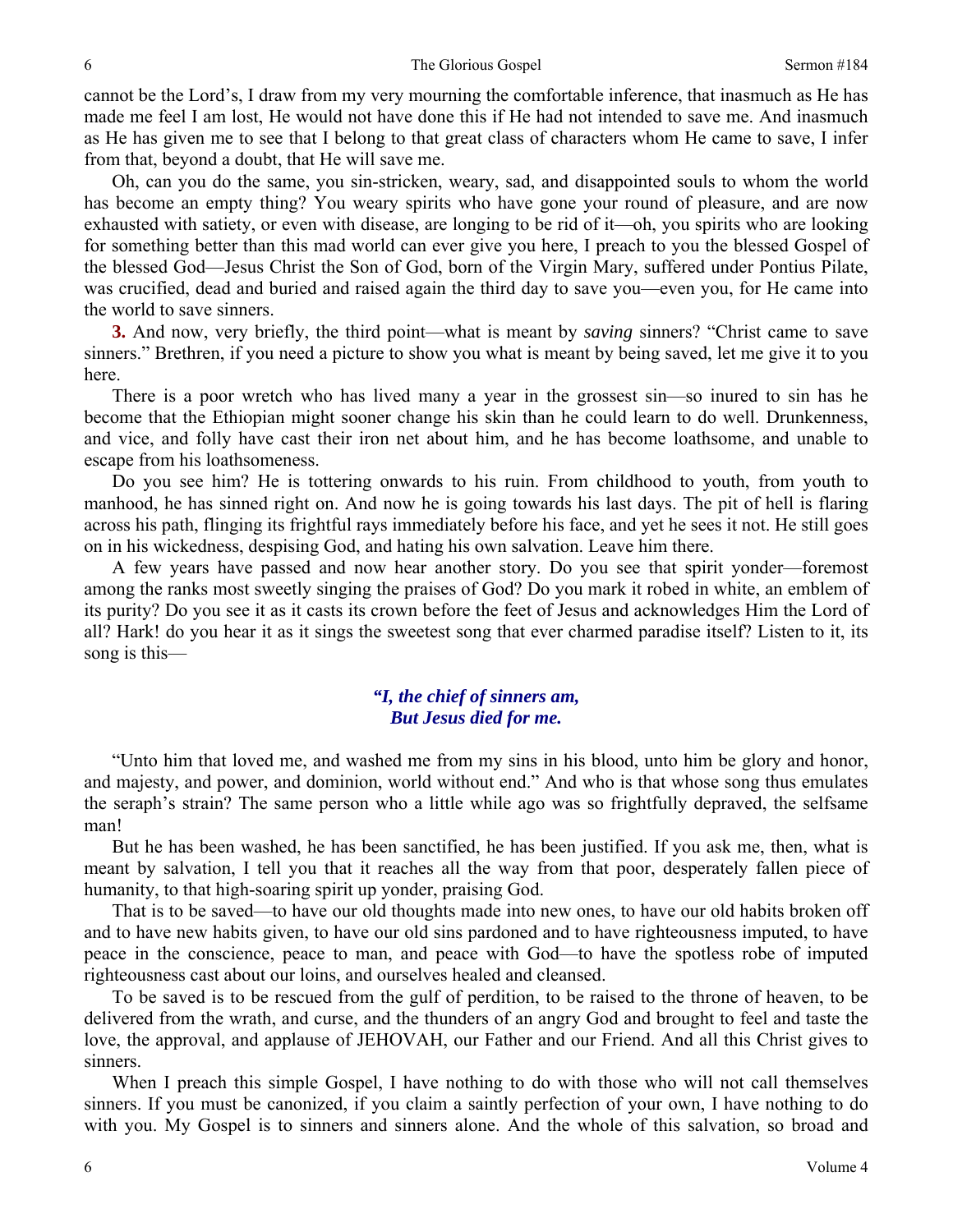Now, I think I have announced the truth of the text. Certainly, no man can misunderstand me unless he does so intentionally—"Christ Jesus came to save sinners."

**II.** And now, I have but little to do, but yet I have the hardest work—THE DOUBLE COMMENDATION of the text. First, "it is a faithful saying"—that is a commendation to the *doubter.* Secondly, "it is worthy of all acceptation"—that is a commendation to the *careless—*nay, to the *anxious*, too.

**1.** First, "it is a faithful saying." That is a commendation to the *doubter*. Oh, the devil, as soon as he finds men under the sound of the Word of God, slips along through the crowd and he whispers in one heart, "Don't believe it!" And in another, "Laugh at it!" And in another, "Away with it!" And when he finds a person for whom the message was intended—one who feels himself a sinner, he is generally doubly in earnest that he may not believe it at all.

I know what Satan said to you, poor friend, over there. He said, "Don't believe it—it's too good to be true." Let me answer the devil by God's own words—"This is a faithful saying." It is good and it is as true as it is good. *It is* too good to be true if God had not Himself said it, but inasmuch as He said it, it is not too good to be true.

I will tell you why you think it to too good to be true—it is because you measure God's corn by your own bushel. Please to remember that His ways are not as your ways, nor His thoughts as your thoughts, for as the heavens are high above the earth, so are His ways high above your ways, and His thoughts above your thoughts.

Why, you think that if any man had offended you, you could not have forgiven him. Ay, but God is not a man—He can forgive where you cannot. And where you would take your brother by the throat, God would forgive him seventy times seven. You do not know Jesus or else you would believe Him. We think that we are honoring God when we think great thoughts of our sin. Let us recollect that while we ought to think very greatly of our own sin, we dishonor God if we think our sin greater than His grace.

God's grace is infinitely greater than the greatest of our crimes. There is but one exception that He has ever made and a penitent cannot be included in that. I beseech you, therefore, get better thoughts of Him. Think how good He is and how great He is. And when you know this to be a true saying, I hope you will thrust Satan away from you and not think it too good to be true.

I know what Satan will say to you next—"Well, if it is true, it is not true to you—it is true to all the world, but not to you. Christ died to save sinners. It is true you are a sinner, but you are not included in it." Tell the devil he is a liar to his face. There is no way of answering him except by straight-forward language. We do not believe in the individuality of the existence of the devil, as Martin Luther did.

When the devil came to him, he served him as he did other impostors—he turned him out of doors with a good hard saying. Tell him on the authority of Christ Himself, that he is a liar. Christ says, He came to save sinners. The devil says He did not. He says, virtually, He did not, for he declares that He did not come to save you and you feel that you are a sinner. Tell him he is a liar and send him about his business.

At any rate, never put Satan's testimony in comparison with that of Christ. Christ looks today on you from Calvary's cross, with those same dear tearful eyes that once wept over Jerusalem. He looks on you, my brother, my sister, and says through these lips of mine, "I came into the world to save sinners." Sinner! will you not believe on Him and trust your soul in His hands?

Will you not say—"Sweet Lord Jesus, You shall be our confidence henceforth! For You all other hopes I resign, You are, You ever shall be mine." Come, poor timid one, I must endeavor to reassure you by repeating again this text—"Jesus Christ came into the world to save sinners." It is a true saying. I cannot have you reject it.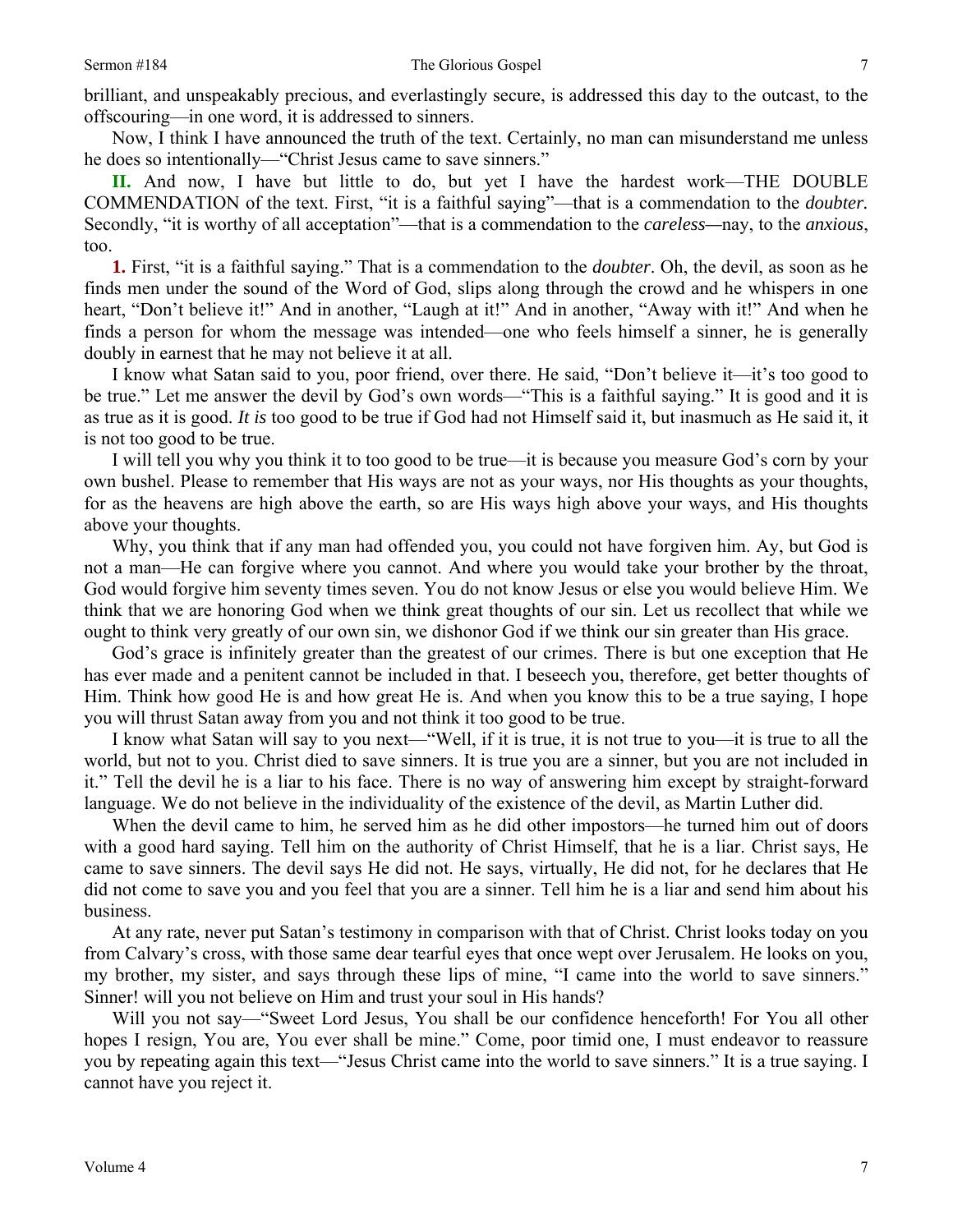You say you cannot believe it? Let me ask you, "Do you not believe the Bible?" "Yes," you say, "every word of it." Then, this is one word of it—"Jesus came into the world to save sinners." I charge you by your honesty—as you say, "I believe the Bible," believe this. There it stands.

Do you believe Jesus Christ? Come, answer me. Do you think He lies? Would a God of truth stoop to deceit? "No," you say, "whatever God says, I believe." It is God that says it to you, then, in His own Book. He died to save sinners.

Come, once again—do you not believe facts? Did not Jesus Christ rise from the dead? Does not that prove His Gospel to be authentic? If, then, the Gospel be authentic, the whole of what Christ declares to be the Gospel must be true. I charge you, as you believe His resurrection, believe that He died for sinners, and cast yourself upon this truth.

Once again—will you deny the testimony of all the saints in heaven and of all the saints on earth? Ask everyone of them and they will tell you this is true—He died to save *sinners*. I, as one of the least of His servants, must bear my testimony. When Jesus came to save me, I tell you He found nothing good in me. I know of a surety that there was nothing in me to recommend me to Christ. And if He loved me, He loved me because He would do so, for there was nothing loveable, nothing that He could desire in me.

What I am, I am by His grace. He made me what I am. But a sinner He found me at first and His own sovereign love was the only reason for His choice. Ask all the people of God and they will all say the same.

But you say you are too great a sinner. Why, you are not greater than some in heaven already. You say that you are the greatest sinner that ever lived. I say you are mistaken. The greatest sinner died some years ago and went to heaven. My text says so—"Of whom I am chief." So, you see, the chief one has been saved before you, and if the chief one has been saved, why should you not be?

There are the sinners standing in a line, and I see one starting out from the ranks and he says, "Make way, make way. I stand at the head of you—I am the chief of sinners. Give me the lowest place. Let me take the lowest room." "No," cries another, "not you. I am a greater sinner than you." Then the apostle Paul comes and says—"I challenge you all. Manasseh and Magdalene, I challenge you. I will have the lowest place. I was a blasphemer, a persecutor, and injurious, but I have obtained mercy, that in me first God might show His long-suffering."

Now, if Christ has saved the greatest sinner that ever lived, oh, sinner, great as you may be, you cannot be greater than the greatest, and so He is able to save you. Oh, I beseech you by the myriads of witnesses around the throne, and by the thousands of witnesses on earth, by Jesus Christ, the witness on Calvary, by the blood of sprinkling that is a witness even now—by God Himself—and by His Word which is faithful, I beseech you believe this faithful saying that "Jesus Christ came into the world to save sinners."

**2.** And now, to close. The second commendation of the text is to the *careless* and to the *anxious* too. To the careless one this text is worthy of all acceptation. Oh, man, you scorn it. I saw you curl your lip in derision. The story was badly told and therefore you did scorn it. You said in your heart, "What is that to me? If this be what the man preaches, I care not to hear it—if this be the Gospel, it is nothing."

Ah, sir, it is something, though you know it not. It is worthy of your acceptation—the thing I have preached, however poor the way in which it is preached—is well worthy of your attention. I care not what orator may lecture to you—he can never have a subject greater than mine. Demosthenes himself might stand here, or Cicero—his later compeer, they could never have a weightier subject. Though a child should tell you of it, the subject might well excuse him, for it is so important.

Man, it is not your house that is in danger—it is not your body only—it is your soul. I beseech you by eternity, by its dreadful terrors, by the horrors of hell, by that fearful word, "Eternity—Eternity," I beseech you as a man, your brother, one who loves you, and who would fain snatch you from the burning—I beseech you do not despise your own mercies. For this is worthy of you, man, worthy of all your attention and worthy of your heartiest acceptance.